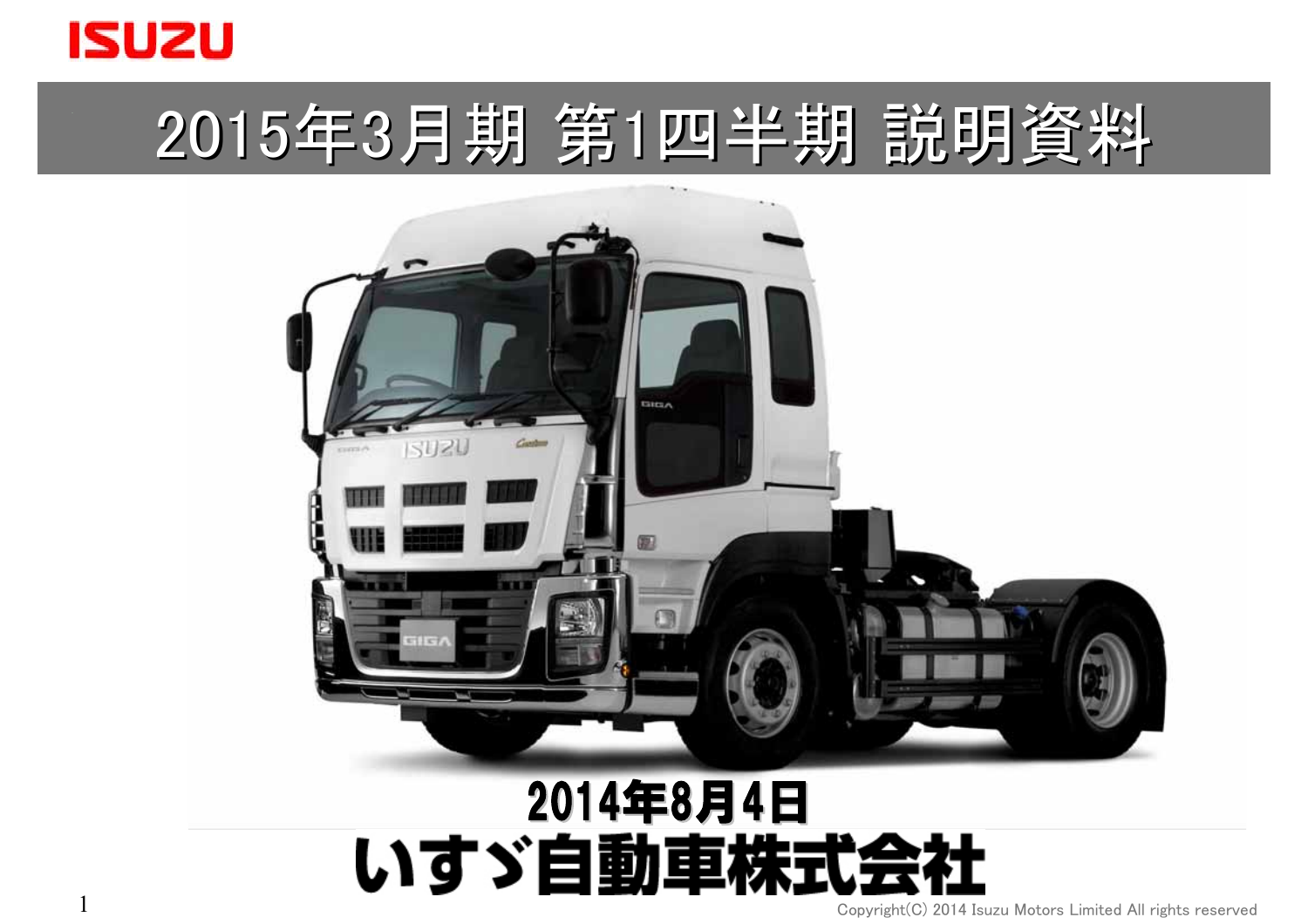

### 説明内容

### Ⅰ.2015年3月期 第1四半期実績概要 - 取締役 常務執行役員 企画・財務部門統括: 川原 誠

### Ⅱ.2015年3月期 第1四半期実績

- 執行役員 企画・財務部門 統括補佐: ファンマン 宮崎 健司

### Ⅲ.Q&Aセッション

本資料における記述のうち、過去又は現在の事実に関するものを除いては、現時点で入手可能な情報に鑑みてなさ れた当社の仮定及び判断に基づくものです。 従いまして、かかる仮定及び判断に含まれる不確定要素や将来の経済環境の変化などを含む種々の要因によって 影響を受ける可能性があり、ゆえに、当社の将来の業績、経営結果等と異なる結果をもたらす可能性があります。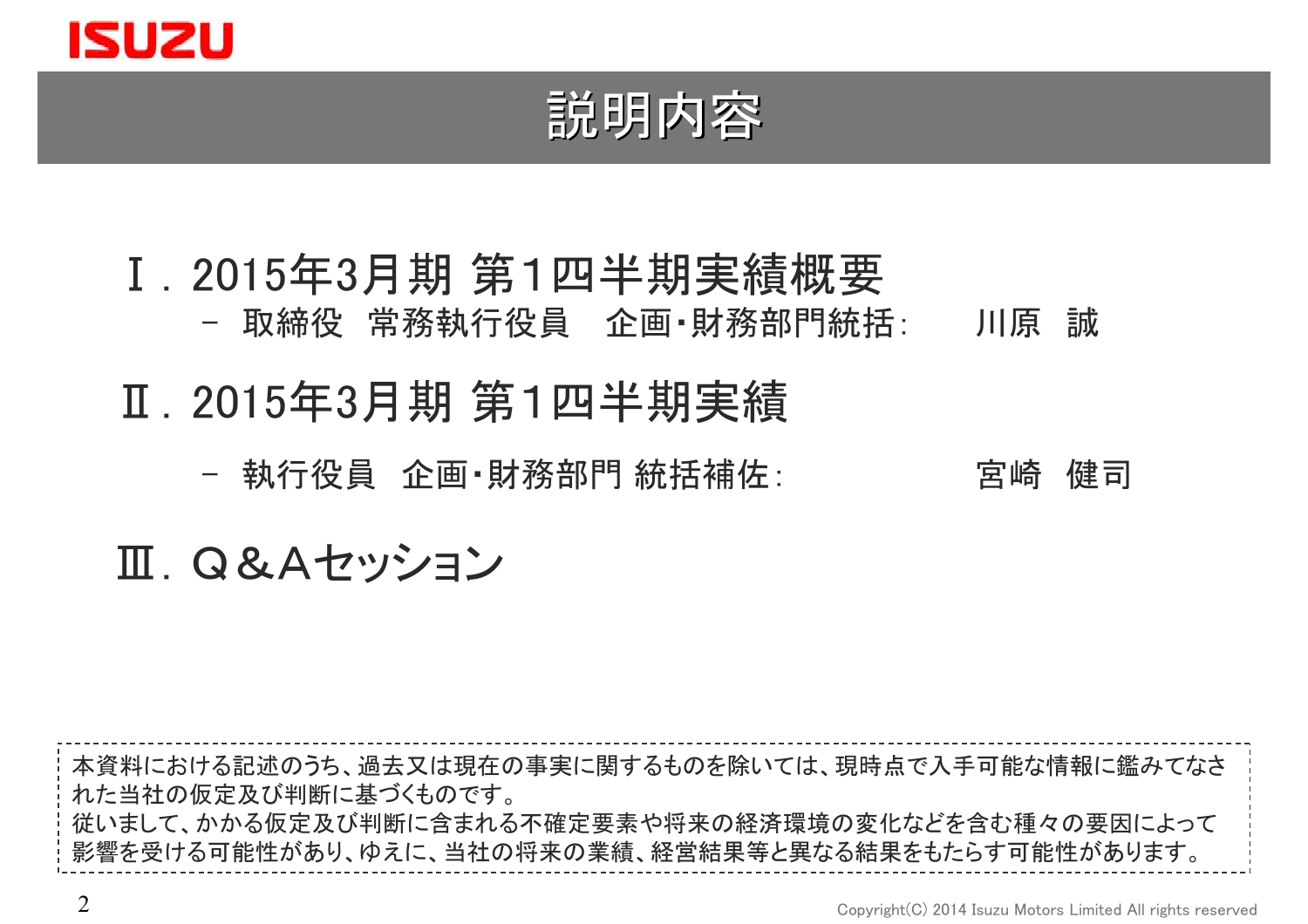

# Ⅰ. 2015年3月期 第1四半期実績概要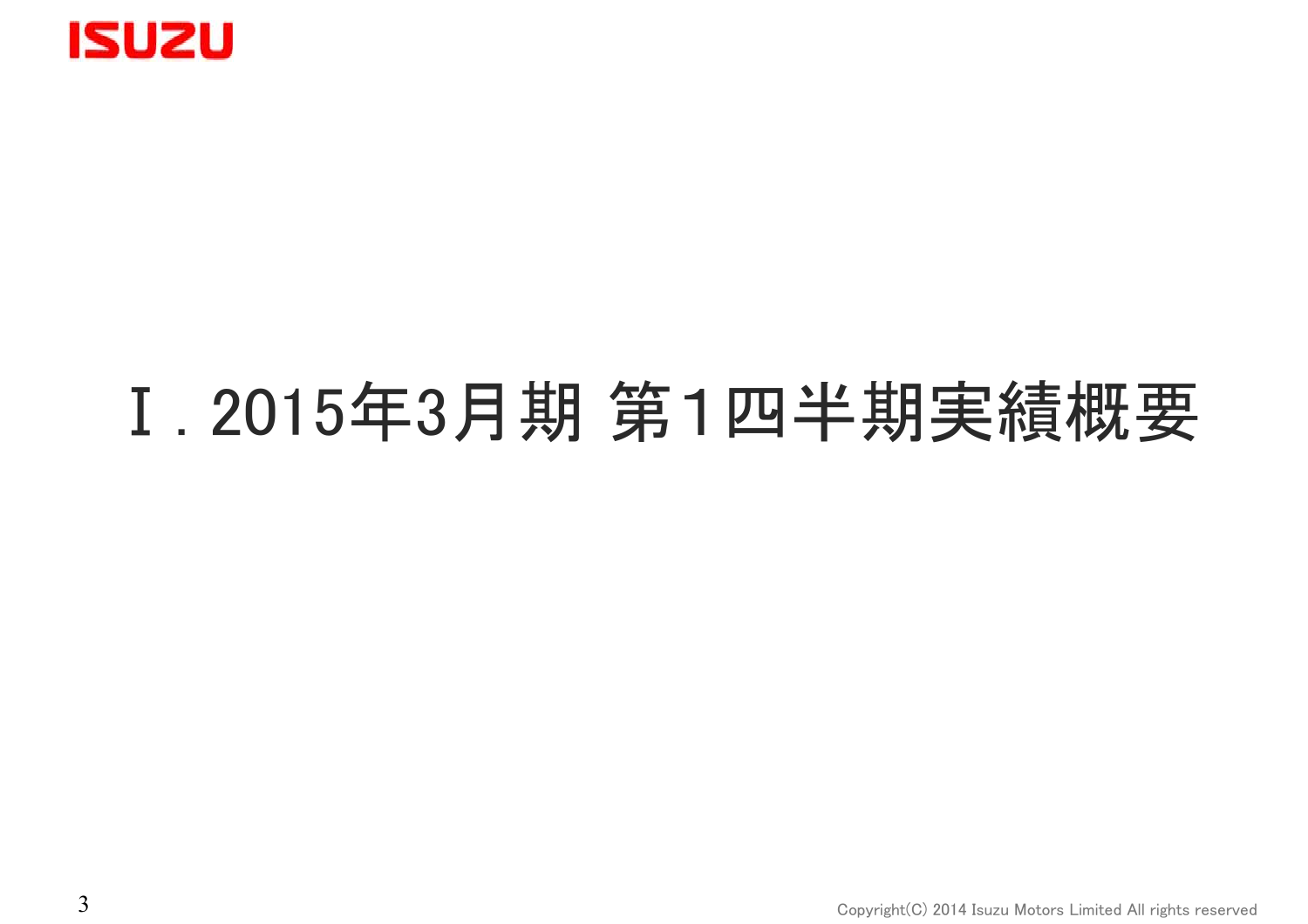

### '15年3月期 第1四半期実績(連結) 15年3月期 第1四半期実績(連結) - 前年同期比較 -

| (億円) | $15/3 - Q1$ | $'14/3 - Q1$ | 増減                  |
|------|-------------|--------------|---------------------|
| 売上高  | 4,049       | 4,224        | ▲175                |
| 営業利益 | 372         | 445          | $\blacktriangle$ 73 |
| 経常利益 | 383         | 474          | $\blacktriangle$ 91 |
| 当期利益 | 214         | 276          | $\triangle 62$      |

※為替実績: '15/3-Q1= 103円/\$

 $'14/3$ -Q1= 95円/\$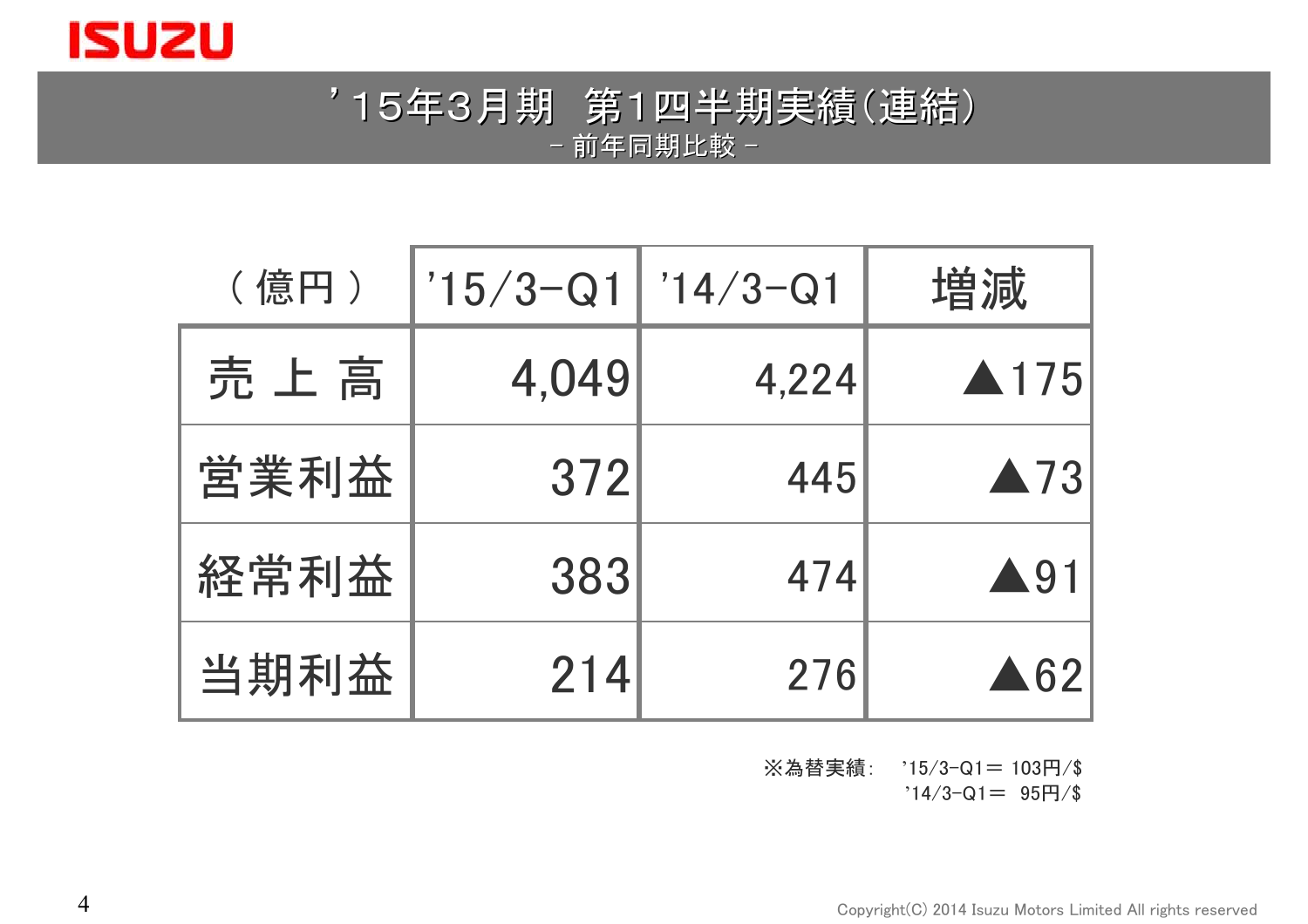

# Ⅱ-1. 商品・市場別 販売状況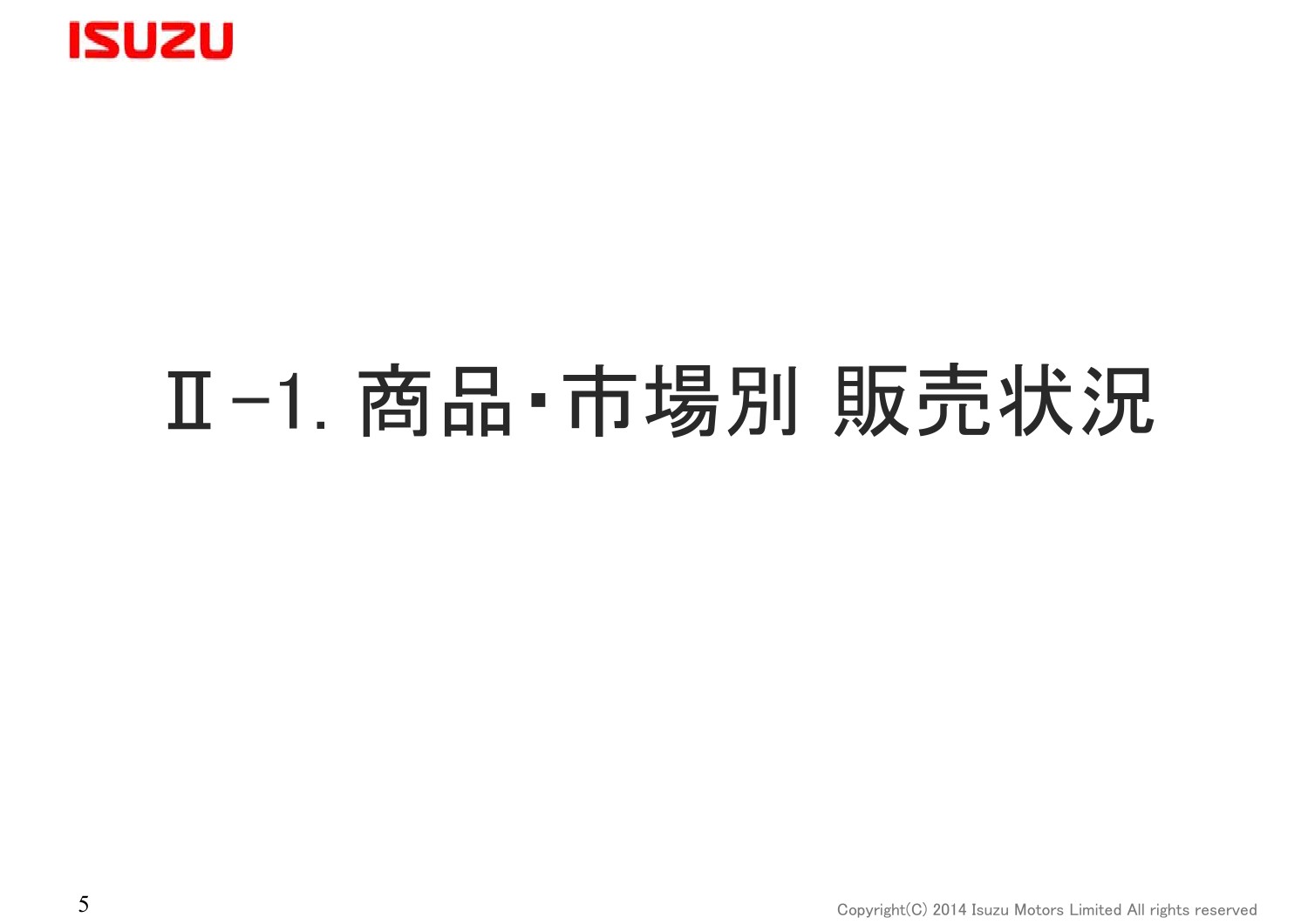

CV 地域別出荷推移 地域別出荷推移 完成車およびKDセット他:千台 -

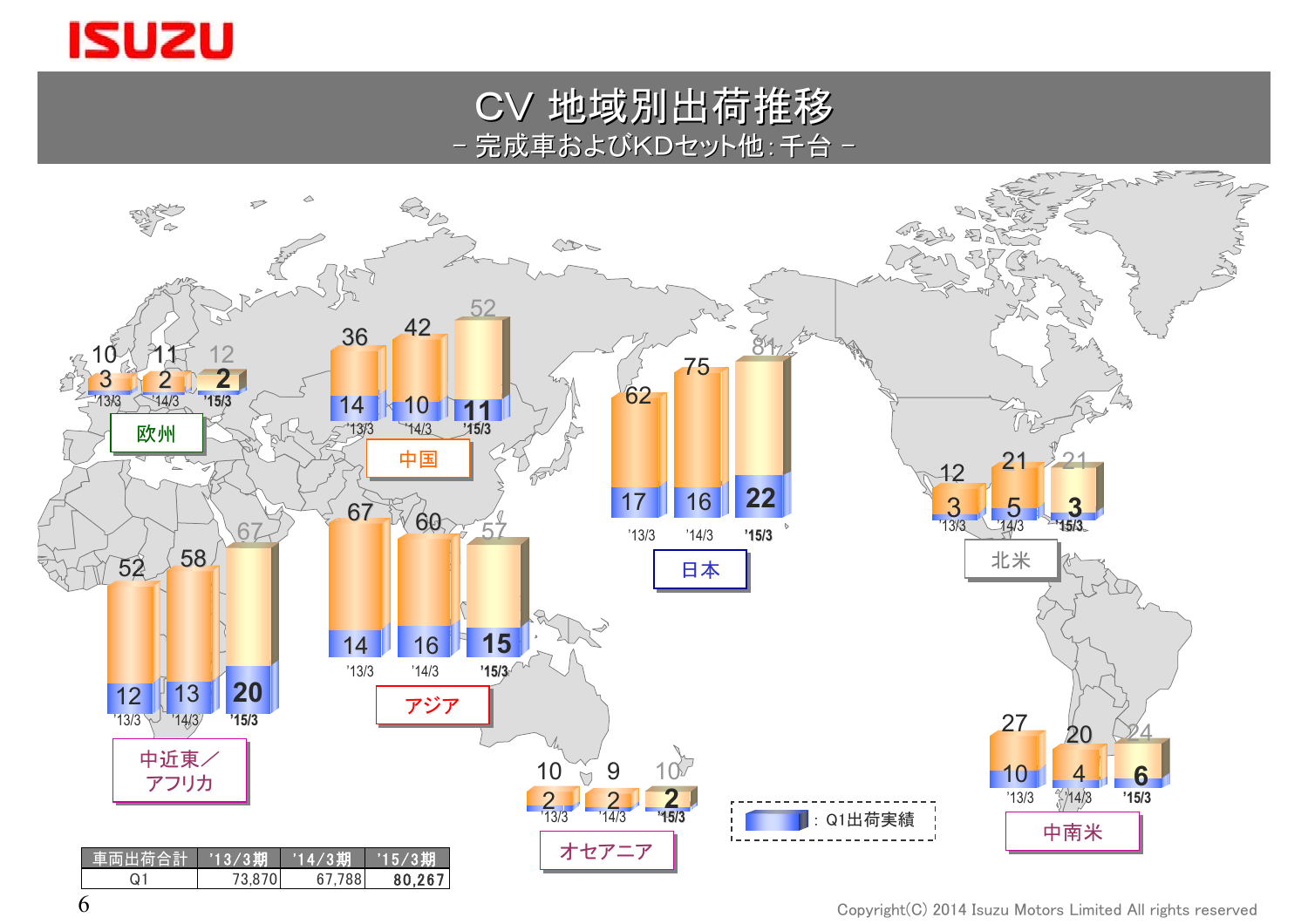

'15/3-Q1 国内全需・シェア① 普通トラック (4トン超)



Copyright(C) 2014 Isuzu Motors Limited All rights reserved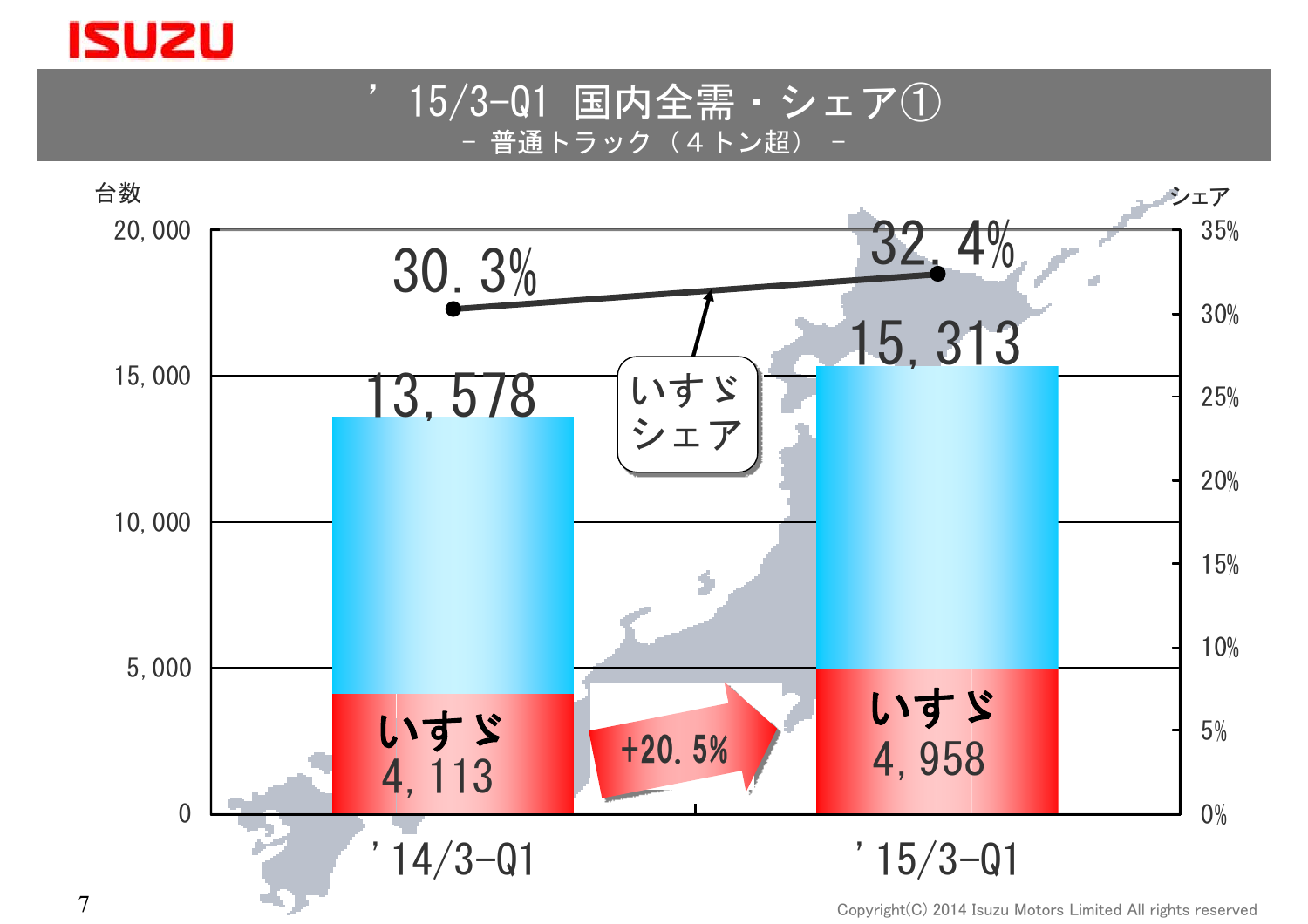

'15/3-Q1 国内全需・シェア② - 小型トラック(2-3トン) -



Copyright(C) 2014 Isuzu Motors Limited All rights reserved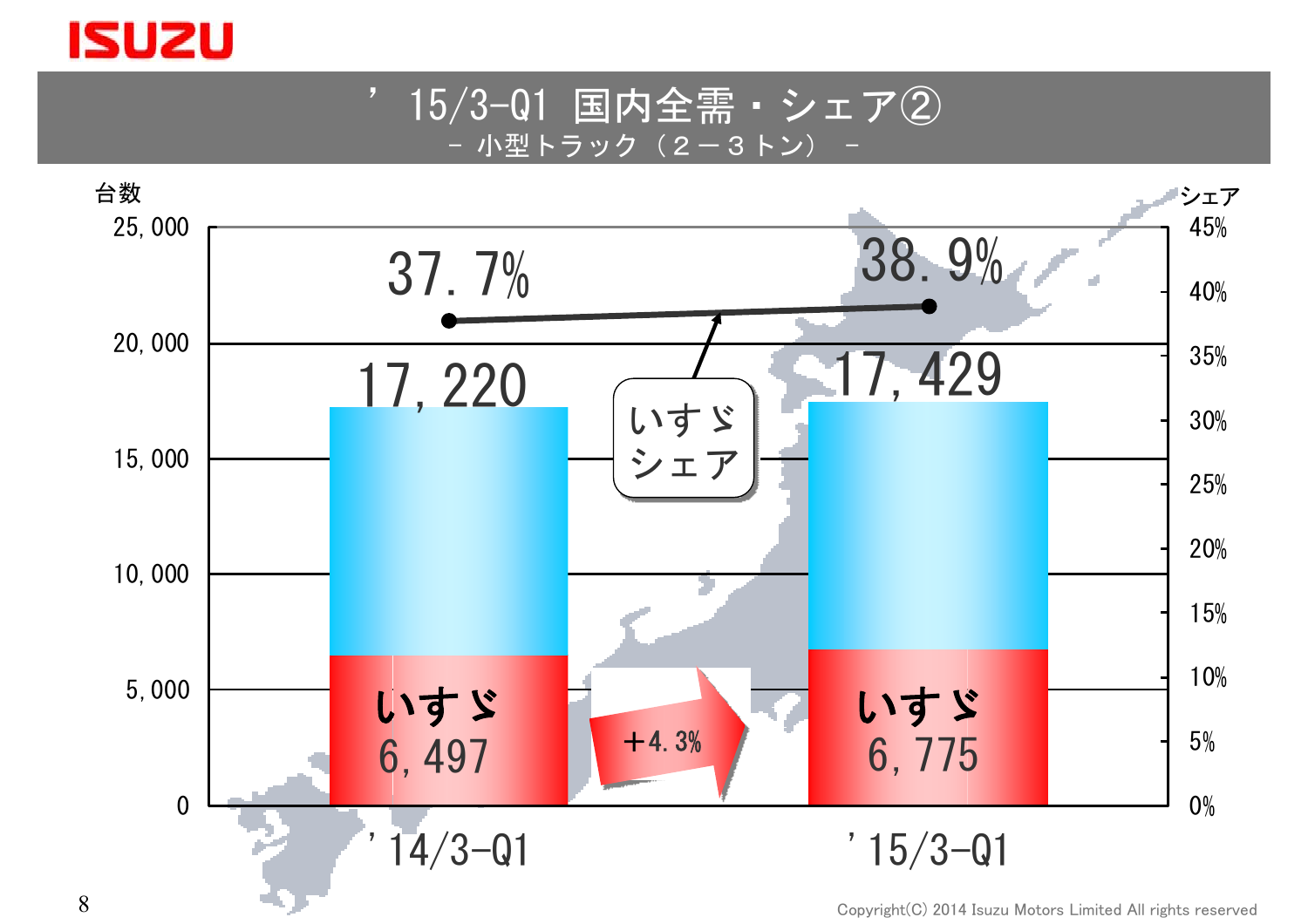

LCV 地域別出荷推移 完成車およびKDセット他:千台 -

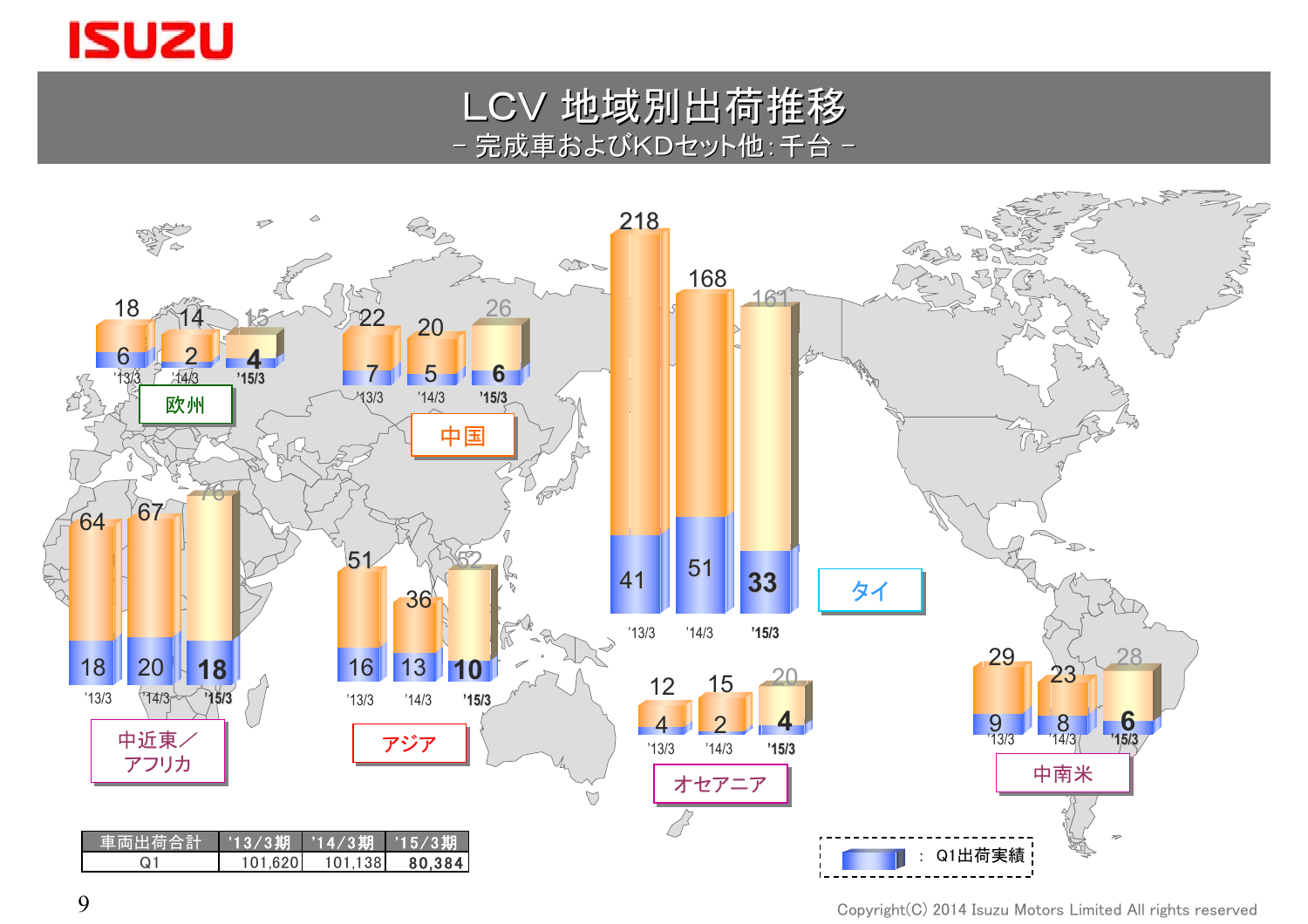

#### 産業用エンジン出荷推移 - 出荷台数:千基 -

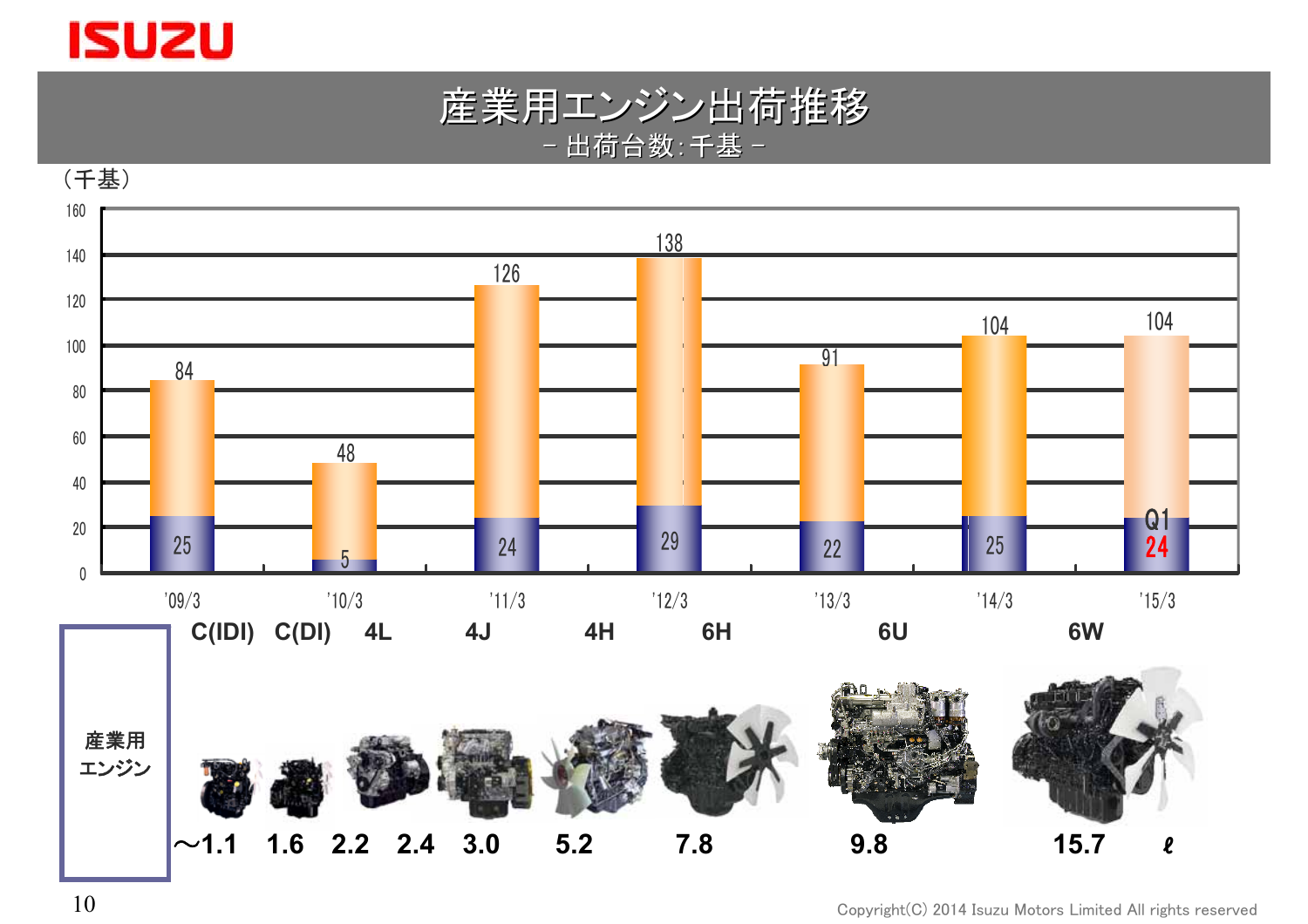

## Ⅱ-2. 2015年3月期 第1四半期実績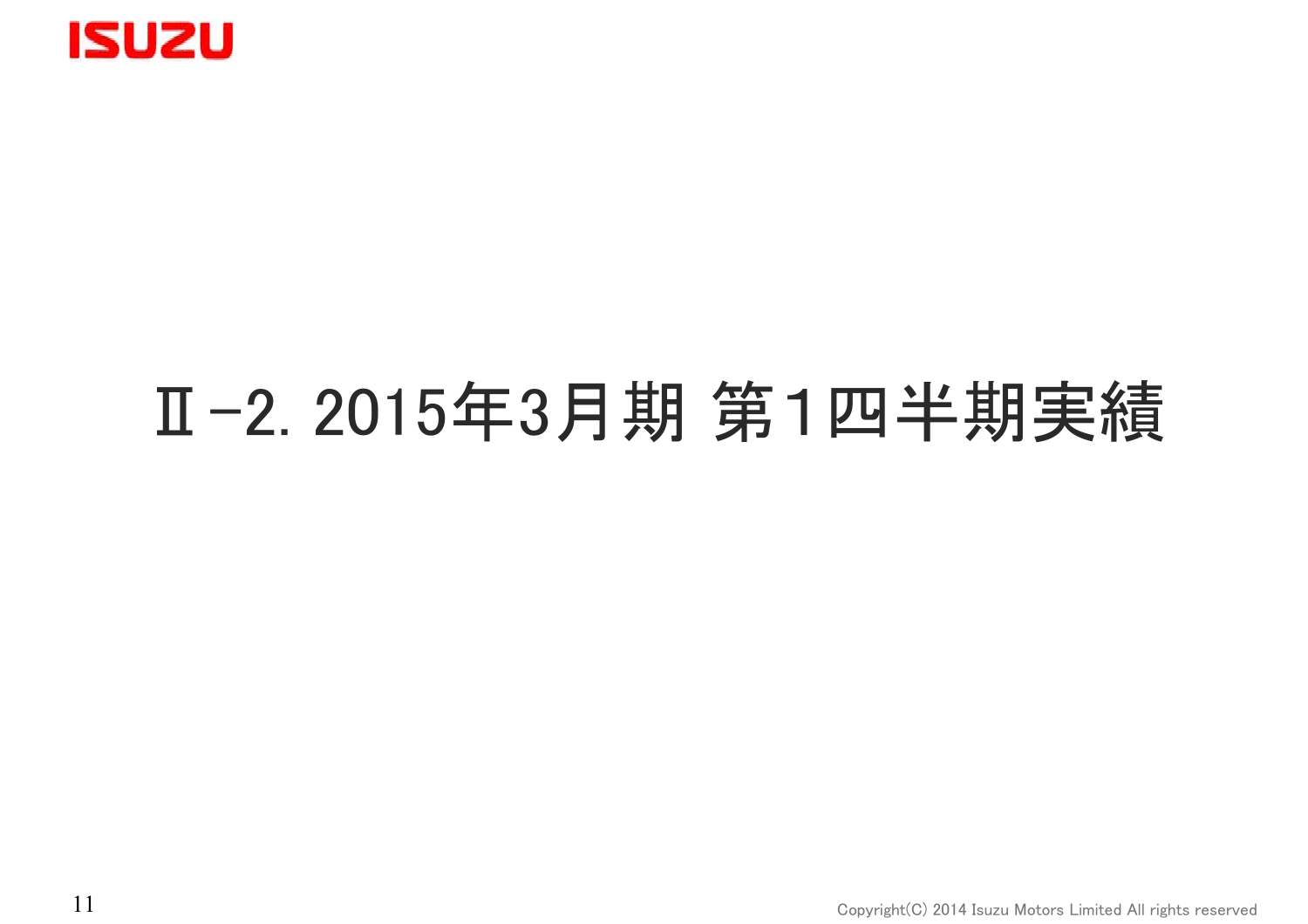

### '15年3月期 第1四半期実績(連結) 15年3月期 第1四半期実績(連結) - 前年同期比較 -

| (億円) | $15/3 - Q1$ | $'14/3 - Q1$ | 増減                  |
|------|-------------|--------------|---------------------|
| 売上高  | 4,049       | 4,224        | ▲175                |
| 営業利益 | 372         | 445          | $\blacktriangle$ 73 |
| 経常利益 | 383         | 474          | $\blacktriangle$ 91 |
| 当期利益 | 214         | 276          | $\triangle 62$      |

※為替実績: '15/3-Q1= 103円/\$

 $'14/3$ -Q1= 95円/\$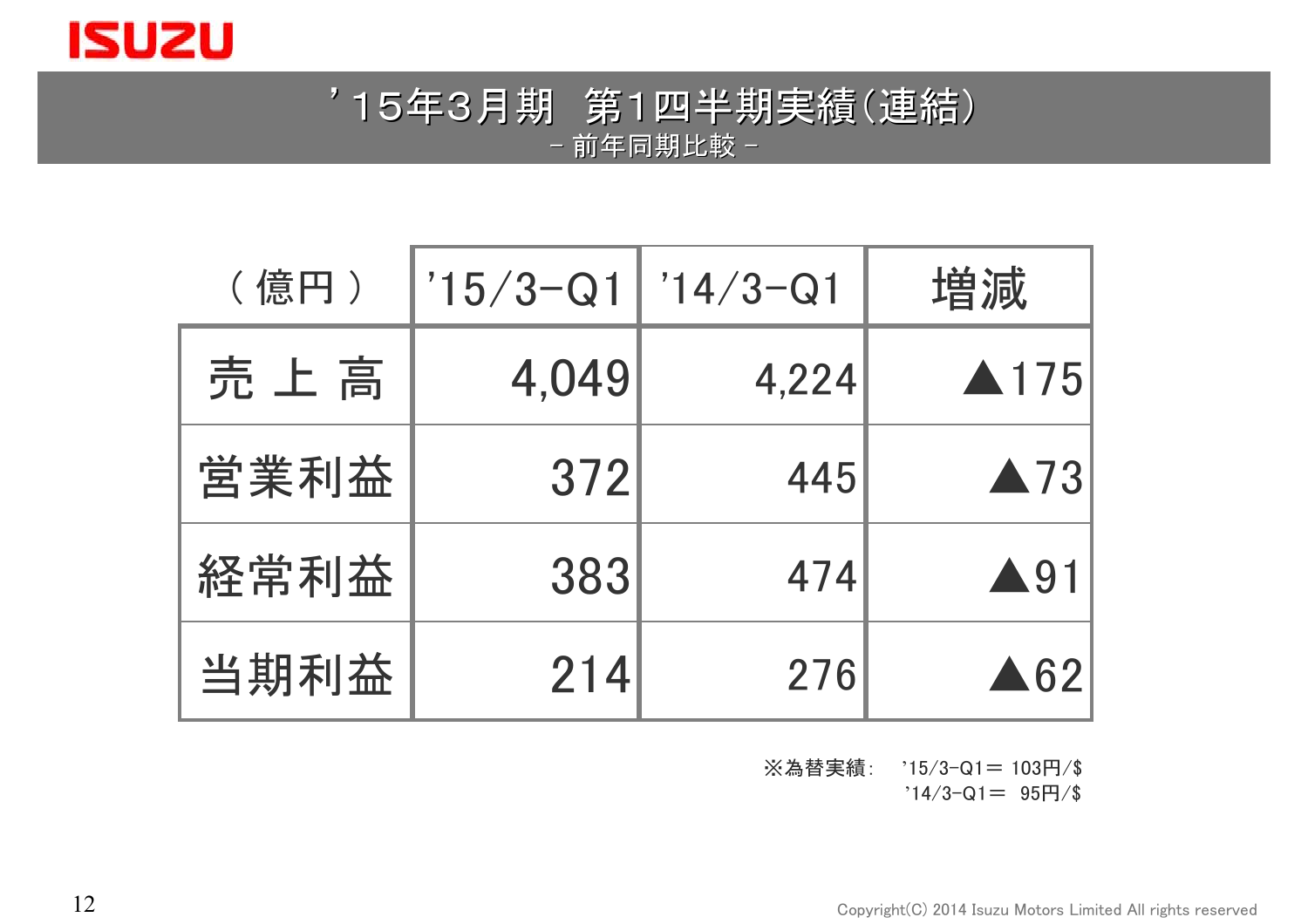

### '15年3月期第1四半期 連結営業利益 増減分析 -対前年同期比較(億円)-

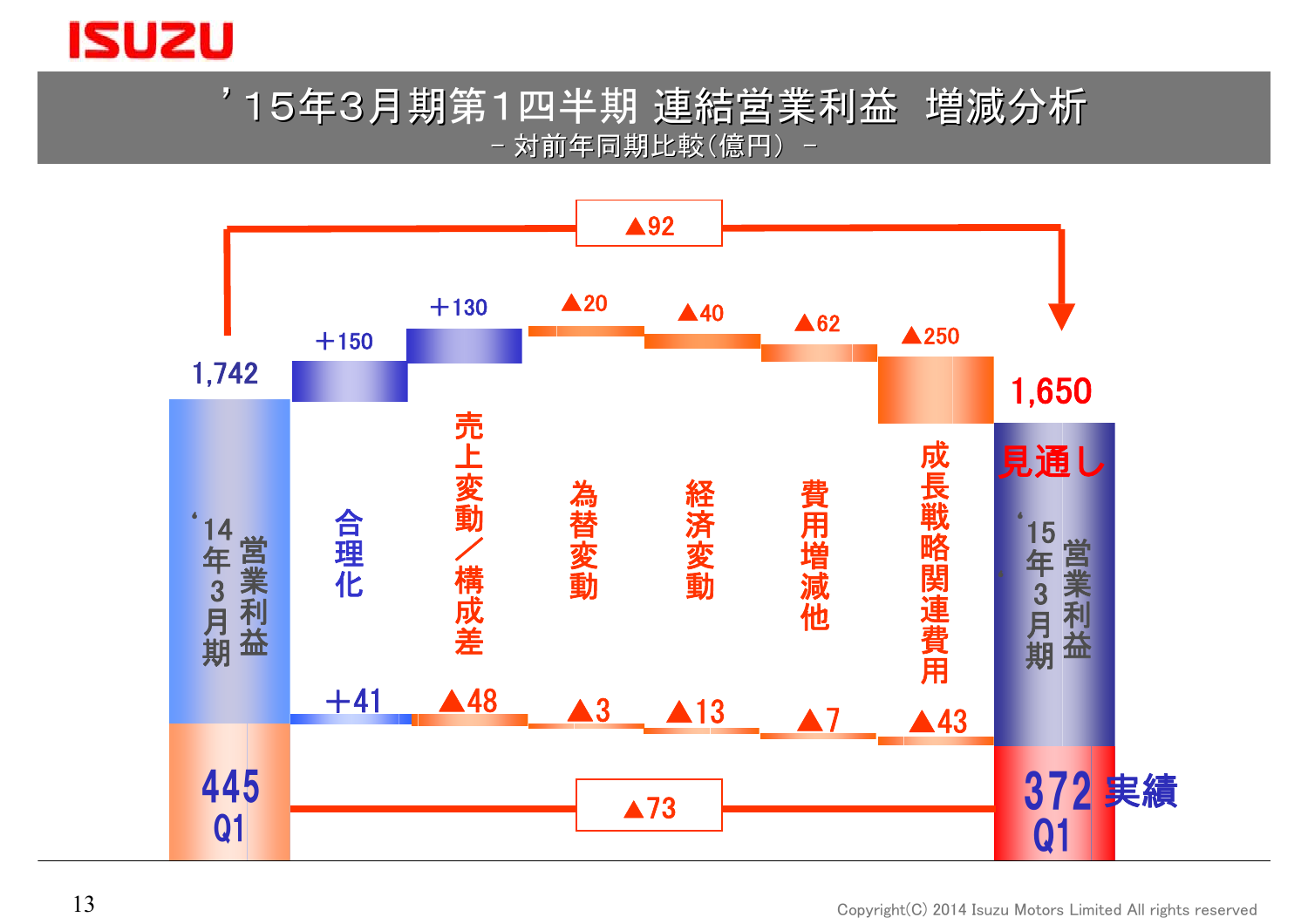

### '15年3月期 第1四半期実績(連結) - 経常/当期 利益分析 -

| 〔億円 〕 | $15/3 - Q1$ | $14/3 - Q1$ | 増減                  |
|-------|-------------|-------------|---------------------|
| 売上高   | 4,049       | 4,224       | $\triangle$ 175     |
| 営業利益  | 372         | 445         | $\blacktriangle$ 73 |
| 経常利益  | 383         | 474         | $\bigcirc$ 91       |
| 当期利益  | 214         | 276         | .62                 |